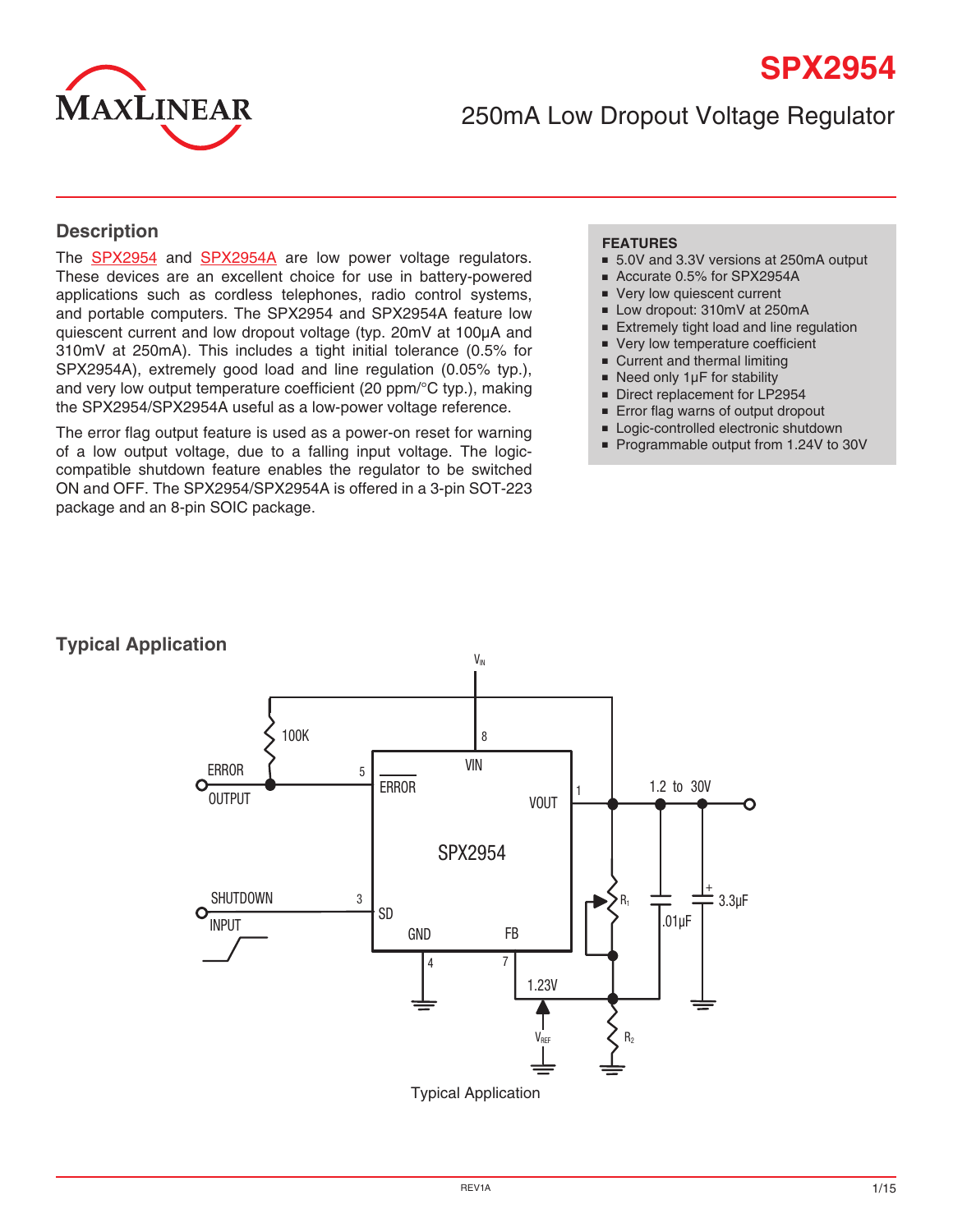# **Absolute Maximum Ratings**

Stresses beyond the limits listed below may cause permanent damage to the device. Exposure to any Absolute Maximum Rating condition for extended periods may affect device reliability and lifetime.

| Lead Temperature (soldering, 5 seconds) 260°C        |  |
|------------------------------------------------------|--|
|                                                      |  |
| Operating Junction Temperature Range  -40°C to 125°C |  |
|                                                      |  |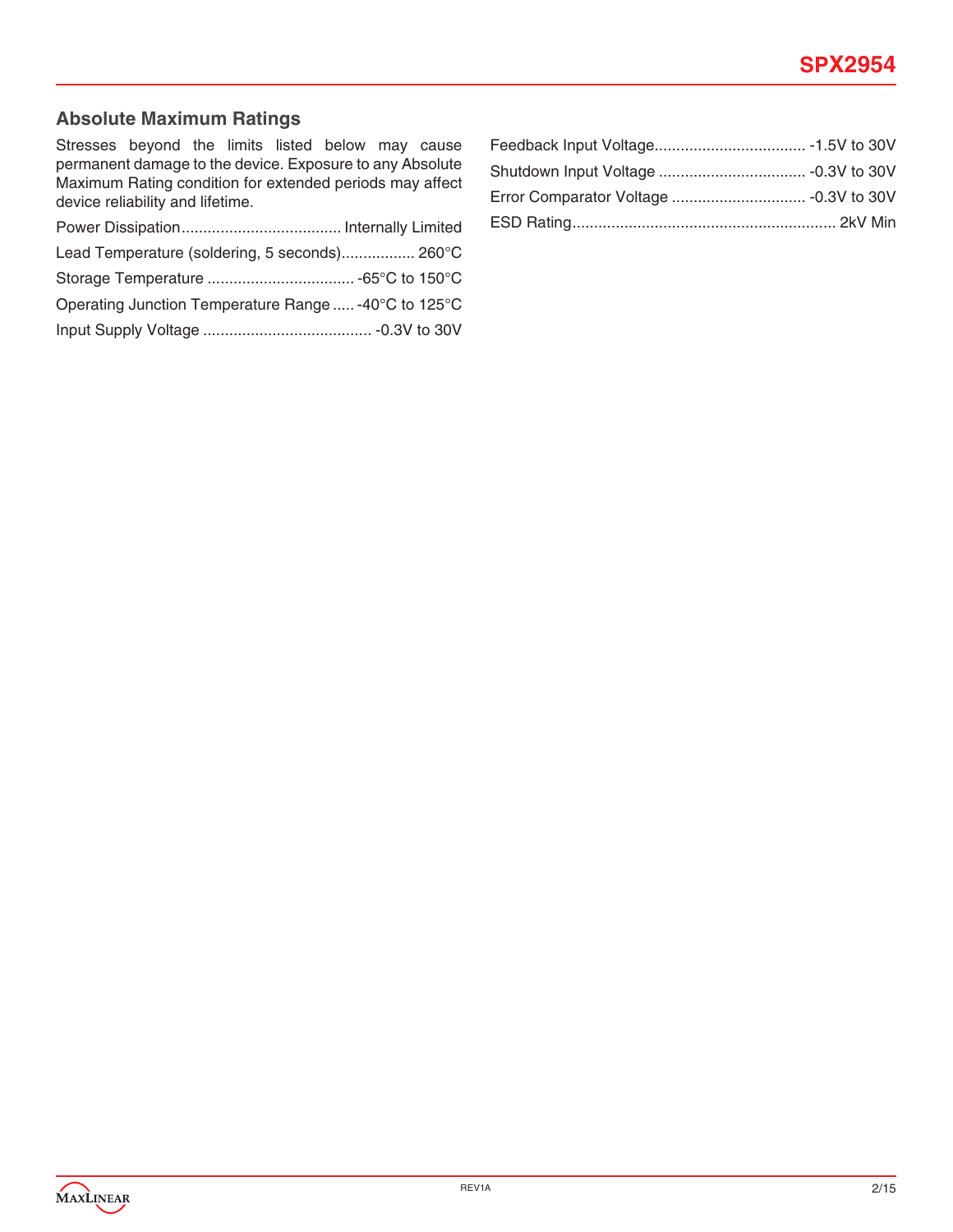# **Electrical Characteristics**

Unless otherwise noted:  $V_{IN} = V_O + 1V$ ,  $I_L = 100\mu A$ ,  $C_L = 1\mu F^{(2)} T_A = 25^{\circ}$ C.

|                                                          |                                                                         | <b>SPX2954A</b> |            |       | <b>SPX2954</b> |            |       |                     |  |
|----------------------------------------------------------|-------------------------------------------------------------------------|-----------------|------------|-------|----------------|------------|-------|---------------------|--|
| Parameter                                                | Conditions                                                              | Min             | <b>Typ</b> | Max   | Min            | <b>Typ</b> | Max   | <b>Units</b>        |  |
| 3.3V Versions                                            |                                                                         |                 |            |       |                |            |       |                     |  |
|                                                          | $T_J = 25^{\circ}C$                                                     | 3.284           | 3.3        | 3.317 | 3.267          | 3.3        | 3.333 | $\mathsf{V}$        |  |
| Output Voltage                                           | $-25^{\circ}C \leq T_J \leq 85^{\circ}C$                                | 3.267           | 3.3        | 3.333 | 3.251          | 3.3        | 3.350 |                     |  |
|                                                          | Full Operating Temp.                                                    | 3.260           | 3.3        | 3.340 | 3.234          | 3.3        | 3.366 |                     |  |
| Output Voltage                                           | $100\mu A \leq I_L \leq 250$ mA; T <sub>J</sub> $\leq$ T <sub>MAX</sub> | 3.251           | 3.3        | 3.350 | 3.201          | 3.3        | 3.399 | $\mathsf{V}$        |  |
| <b>5V Versions</b>                                       |                                                                         |                 |            |       |                |            |       |                     |  |
|                                                          | $T_J = 25^{\circ}C$                                                     | 4.975           | $5.0$      | 5.025 | 4.950          | 5.0        | 5.050 |                     |  |
| Output Voltage                                           | $-25^{\circ}C \leq T_J \leq 85^{\circ}C$                                | 4.950           | $5.0$      | 5.050 | 4.925          | $5.0$      | 5.075 | $\vee$              |  |
|                                                          | Full Operating Temp.                                                    | 4.940           | 5.0        | 5.060 | 4.900          | 5.0        | 5.100 |                     |  |
| Output Voltage                                           | 100µA $\leq I_L \leq$ 250mA; T <sub>J</sub> $\leq$ T <sub>MAX</sub>     | 4.925           | 5.0        | 5.075 | 4.850          | 5.0        | 5.150 | $\vee$              |  |
| All Voltage Options                                      |                                                                         |                 |            |       |                |            |       |                     |  |
| Output Voltage Temperature<br>Coefficient <sup>(1)</sup> |                                                                         |                 | 20         | 100   |                | 50         | 150   | ppm/°C              |  |
| Line Regulation <sup>(3)</sup>                           | $V_O$ + 1V $\leq$ $V_{IN}$ $\leq$ 30V; $I^{(4)}$                        |                 | 0.03       | 0.10  |                | 0.04       | 0.20  | %                   |  |
| Load Regulation <sup>(3)</sup>                           | $100\mu A \leq I_L \leq 250mA$                                          |                 | 0.04       | 0.20  |                | 0.10       | 0.30  | $\%$                |  |
| Dropout Voltage <sup>(5)</sup>                           | $I_L = 1mA$                                                             |                 | 60         | 100   |                | 60         | 100   |                     |  |
|                                                          | $I_L = 100mA$                                                           |                 | 290        | 450   |                | 290        | 450   | mV                  |  |
|                                                          | $I_L = 250mA$                                                           |                 | 310        | 500   |                | 310        | 500   |                     |  |
|                                                          | $I_L = 1mA$                                                             |                 | 150        | 170   |                | 150        | 170   | μA                  |  |
| <b>Ground Current</b>                                    | $I_L = 100mA$                                                           |                 | 3          | 6     |                | 3          | 6     | mA                  |  |
|                                                          | $I_L = 250mA$                                                           |                 | 10         | 14    |                | 10         | 14    |                     |  |
| <b>Current Limit</b>                                     | $V_{OUT} = 0$                                                           |                 | 270        | 550   |                | 270        | 550   | mA                  |  |
|                                                          |                                                                         |                 | 0.05       | 0.2   |                | 0.05       | 0.2   | % /W                |  |
| Thermal Regulation Output Noise,                         | $C_L = 1 \mu F$                                                         |                 | 430        |       |                | 430        |       | $\mu V_{rms}$       |  |
| 10Hz to 100kHz                                           | $C_L = 200 \mu F$                                                       |                 | 160        |       |                | 160        |       | $\mu V_{rms}$       |  |
|                                                          | $C_L$ = 3.3µF, Bypass = 0.01µF from pin 7<br>to Pin 1 (8 pin versions)  |                 | 100        |       |                | 100        |       | $\mu V_{rms}$       |  |
| 8-Pin Version Only                                       |                                                                         |                 |            |       |                |            |       |                     |  |
| Reference Voltage                                        |                                                                         | 1.220           | 1.235      | 1.250 | 1.210          | 1.235      | 1.260 | $\mathsf{V}$        |  |
|                                                          | Over Temp <sup>(6)</sup>                                                | 1.190           |            | 2.270 | 1.185          |            | 1.285 | $\vee$              |  |
| Feedback Pin Bias Current                                |                                                                         |                 | 40         | 60    |                | 40         | 60    | nA                  |  |
| Vref Temperature Coefficient                             |                                                                         |                 | 20         |       |                | 50         |       | ppm/°C              |  |
| Feedback I <sub>BIAS</sub> Temperature<br>Coefficient    |                                                                         |                 | 0.1        |       |                | 0.1        |       | $nA$ <sup>o</sup> C |  |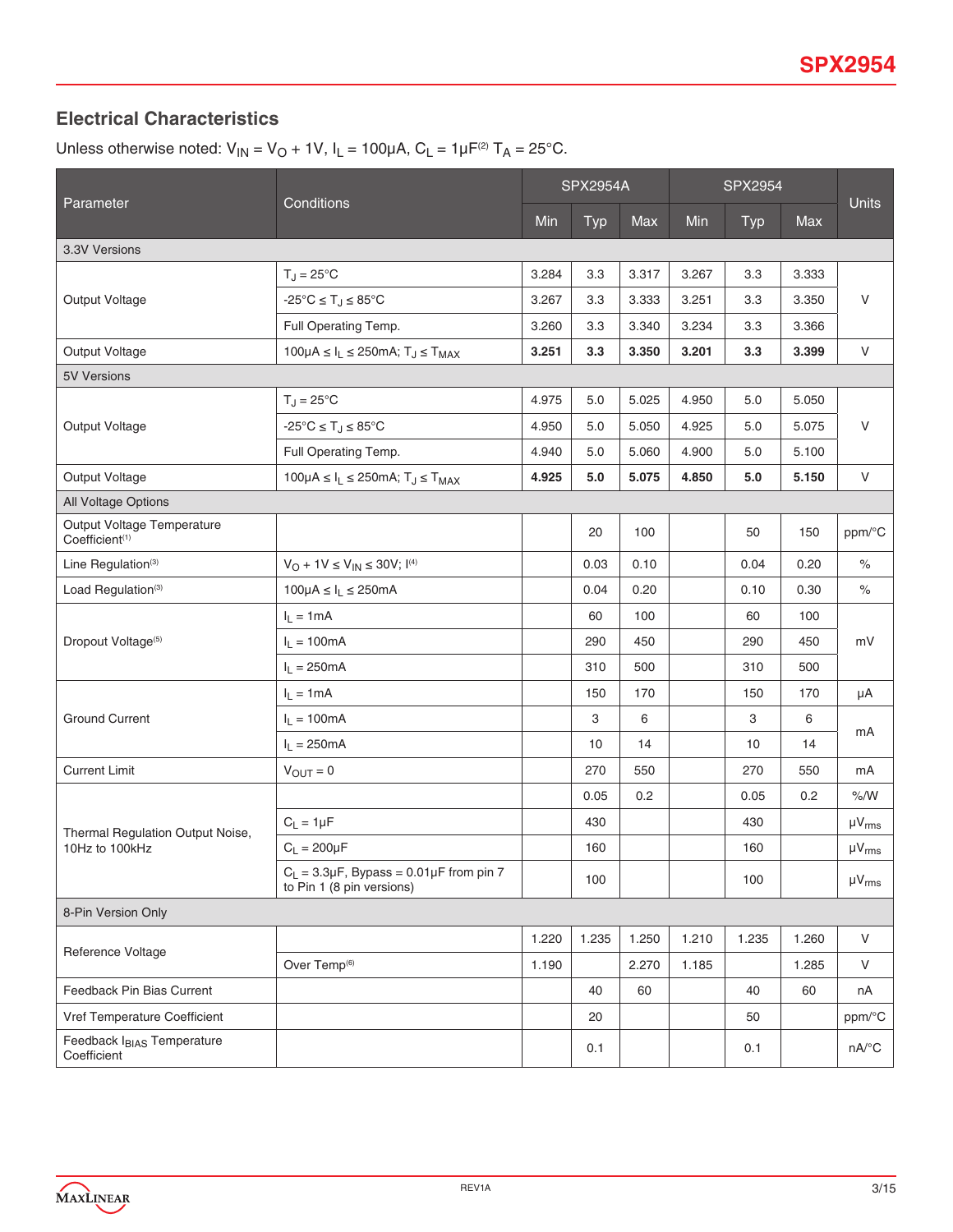| Parameter                                              | Conditions                                     | <b>SPX2954A</b> |            |              | <b>SPX2954</b> |            |              | <b>Units</b>  |  |
|--------------------------------------------------------|------------------------------------------------|-----------------|------------|--------------|----------------|------------|--------------|---------------|--|
|                                                        |                                                | Min             | <b>Typ</b> | Max          | Min            | <b>Typ</b> | Max          |               |  |
| Error Comparator                                       |                                                |                 |            |              |                |            |              |               |  |
| Output Leakage Current                                 | $V_{OH} = 30V$                                 |                 | 0.01       | $\mathbf{1}$ |                | 0.01       | $\mathbf{1}$ | μA            |  |
| Output Low Voltage                                     | $V_{IN} = V_{O} - 0.5V$ ; $I_{OL} = 400 \mu A$ |                 | 150        | 250          |                | 150        | 250          | mA            |  |
| Upper Threshold Voltage(7)                             |                                                | 40              | 60         |              | 40             | 60         |              | mA            |  |
| Lower Threshold Voltage(7)                             |                                                |                 | 75         | 95           |                | 75         | 95           | mV            |  |
| Hystersis <sup>(7)</sup>                               |                                                |                 | 15         |              |                | 15         |              | mV            |  |
| Shutdown                                               |                                                |                 |            |              |                |            |              |               |  |
|                                                        | Low (Regulator ON)                             |                 | 1.3        | 0.7          |                | 1.3        | 0.7          | $\vee$        |  |
| Input Logic Voltage                                    | High (Regulator OFF)                           | 2.0             |            |              | 2.0            |            |              |               |  |
|                                                        | $V_S = 2.4V$                                   |                 | 30         | 50           |                | 30         | 50           | $\mu A$       |  |
| Shutdown Input Current                                 | $V_S = 30V$                                    |                 | 400        | 800          |                | 400        | 800          |               |  |
| Regulator Output Current in<br>Shutdown <sup>(8)</sup> |                                                |                 | 3          | 10           |                | 3          | 10           | $\mu A$       |  |
| Thermal Resistance O <sub>JA</sub>                     |                                                |                 |            |              |                |            |              |               |  |
| SOIC-8                                                 |                                                |                 | 128.4      |              |                |            |              | $\degree$ C/W |  |
| SOT-223                                                |                                                |                 | 62.3       |              |                |            |              | $\degree$ C/W |  |

**NOTES:** 

1. Output or reference voltage temperature coefficients defined as the worst case voltage change divided by the total temperature range.

2. Unless otherwise specified all limits guaranteed for T<sub>J</sub> = 25°C, V<sub>IN</sub> = 6V, I<sub>L</sub> = 100µA and C<sub>L</sub> = 1µF. Additional conditions for the 8-pin versions are feedback tied to 5V tap and output tied to output sense ( $V_{\text{OUT}} = 5V$ ) and  $V_{\text{SHUTDOWN}} \le 0.8V$ .

3. Regulation is measured at constant junction temperature, using pulse testing with a low duty cycle. Changes in output voltage due to heating effects are covered under the specification for thermal regulation.

4. Line regulation for the SPX2954 is tested at  $I_L = 1 \text{mA}$ .

5. Dropout voltage is defined as the input to output differential at which the output voltage drops 100mV below its nominal value measured at 1V differential. At very low values of programmed output voltage, the minimum input supply voltage of 2V (2.3V over temperature) must be taken into account.

6. V<sub>REF</sub> ≤ V<sub>OUT</sub> ≤ (V<sub>IN</sub> - 1V), 2.3 ≤ V<sub>IN</sub> ≤ 30V, 100μA ≤ I<sub>L</sub> ≤ 250mA, T」≤ T<sub>JMAX</sub>.<br>7. Comparator thresholds are expressed in terms of a voltage differential at the feedback terminal below the nominal reference vol these thresholds in terms of output voltage change, multiply by the error amplifier gain =  $V_{OUT}/V_{REF}$  = (R1 + R2)/R2. For example, at a programmed output voltage of 5V, the error output is guaranteed to go low when the output drops by 95mV x 5V/1.235 = 384mV. Thresholds remain constant as a percent of V<sub>OUT</sub> as V<sub>OUT</sub> is varied, with the dropout warning occurring at typically 5% below nominal, 7.5% guaranteed.

8.  $V_{SHUTDOWN} \ge 2V$ ,  $V_{IN} \le 30V$ ,  $V_{OUT} = 0$ , Feedback pin tied to 5V/3.3V Tap.

# **Pin Configurations**





SOT-223 Package (M3) 8-Pin Surface Mount (S)

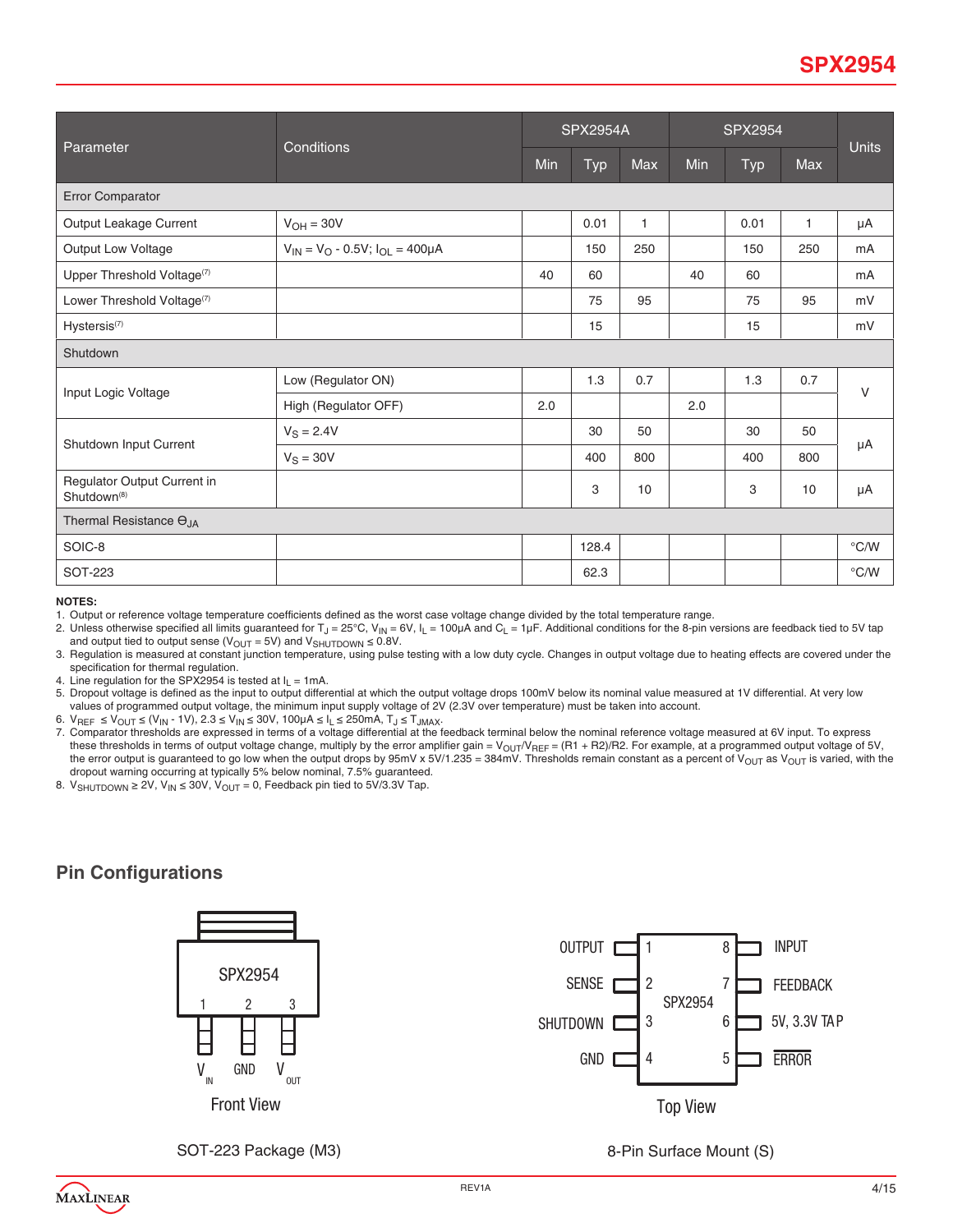# **Functional Block Diagram**



# **Typical Performance Characteristics**



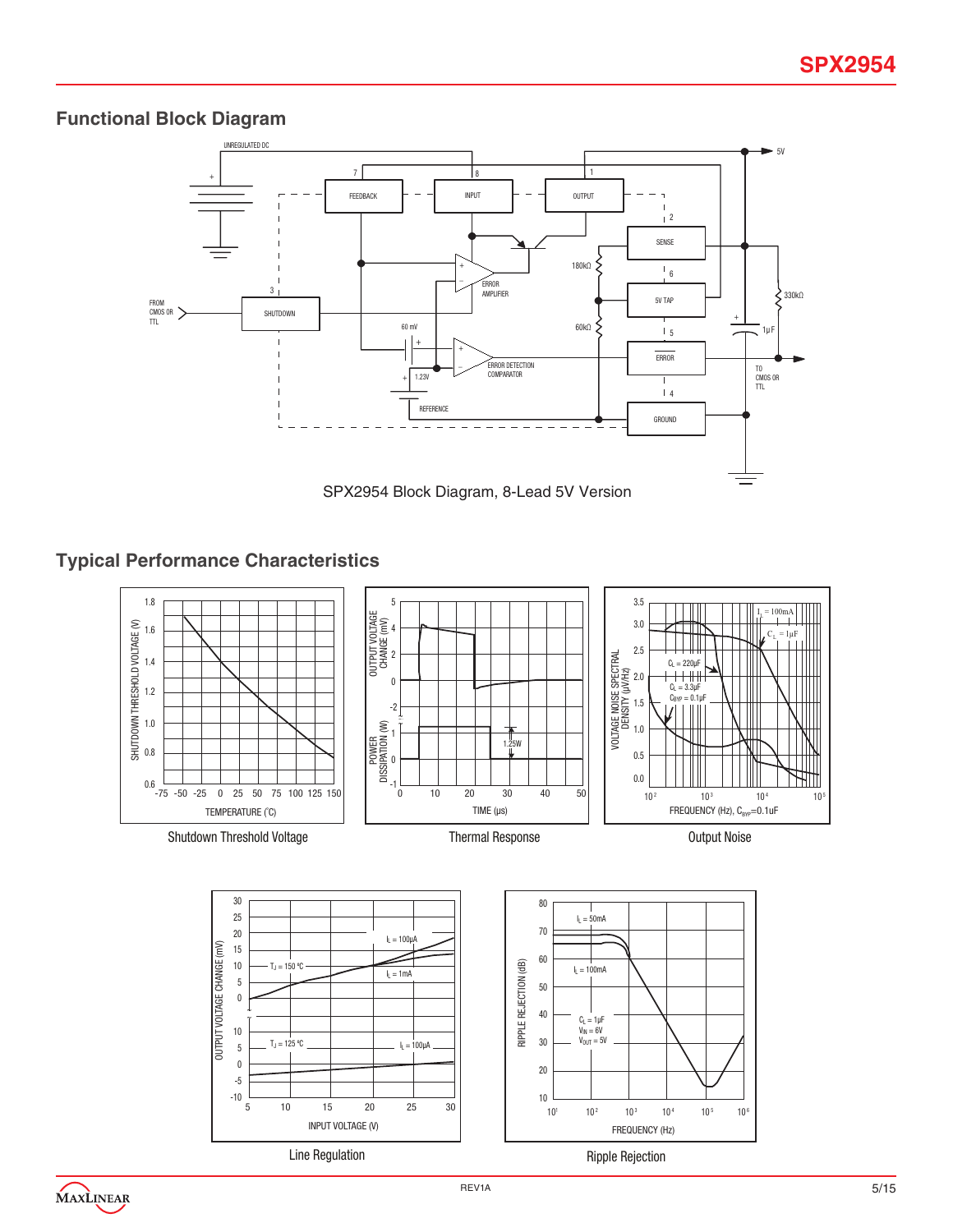# **Typical Performance Characteristics (Continued)**

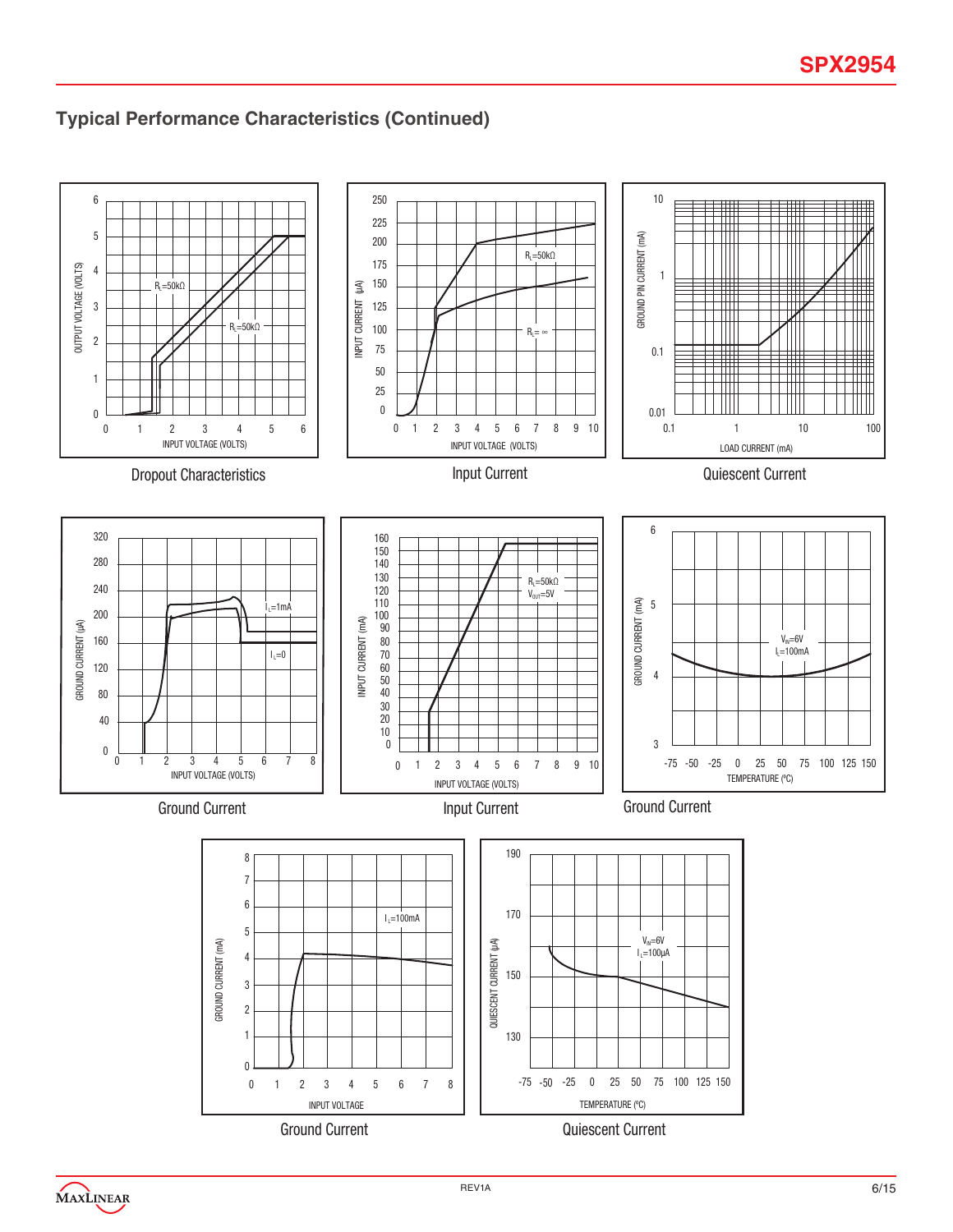# **Typical Performance Characteristics (Continued)**



Output Impedance

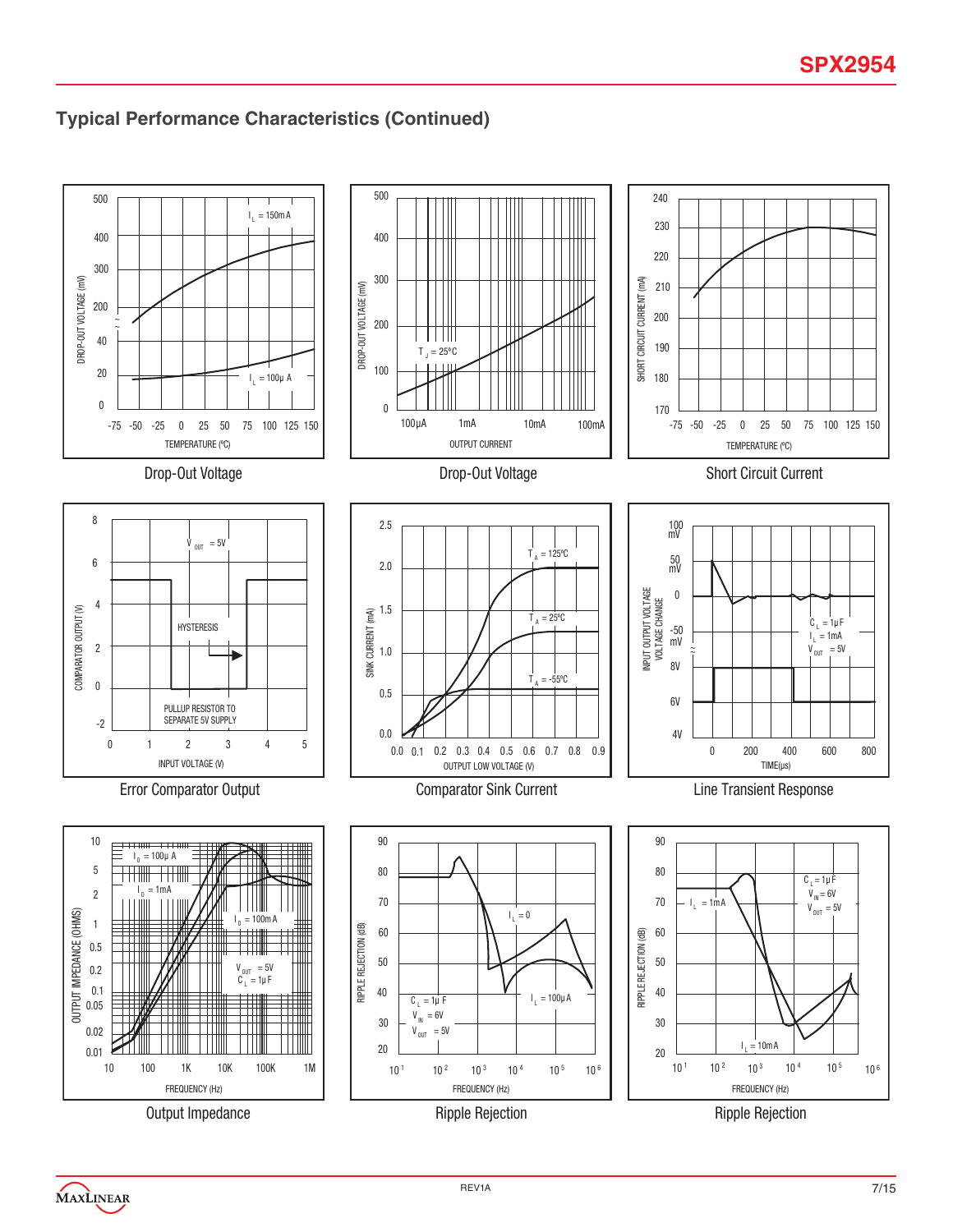# **Typical Performance Characteristics (Continued)**

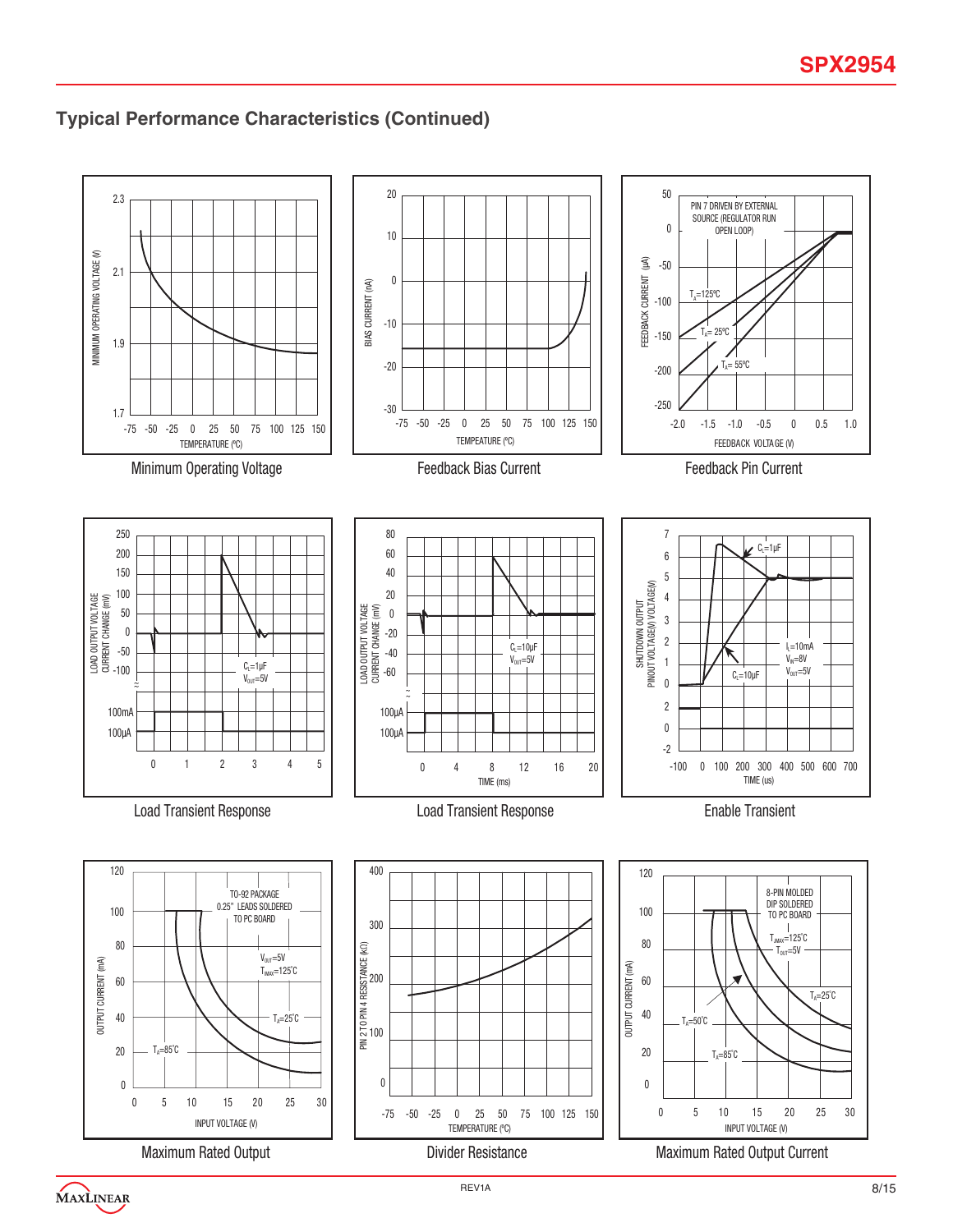### **Applications Information**

### External Capacitors

The stability of the SPX2954 requires a 1µF or greater capacitor between output and ground. Oscillation could occur without this capacitor. Most types of tantalum or aluminum electrolytic works fine here. For operations below -25°C solid tantalum is recommended since the many aluminum types have electrolytes that freeze at about -30°C. The ESR of about 5Ω or less and resonant frequency above 500kHz are the most important parameters in the value of the capacitor. The capacitors value may be increased without limit.

At lower values of output current, less output capacitance is required for stability. For the currents below 10mA the value of the capacitor can be reduced to 0.33µF and 0.1µF for 1mA. More output capacitance is needed for the 8-pin version at voltages below 5V since it runs the error amplifier at lower gain. At worst case 3.3µF or greater must be used for the condition of 150mA load at 1.23V output.

The SPX2954 unlike other low dropout regulators will remain stable and in regulation with no load in addition to the internal voltage divider. This feature is especially important in applications like CMOS RAM keep-alive. When setting the output voltage of the SPX2954 version with external resistors, a minimum load of 1µA is recommended.

If there is more than 10 inches of wire between the input and the AC filter capacitor or if a battery is used as the input then a 1µF tantalum or aluminum electrolytic capacitor should be placed from the input to the ground.

Instability can occur if there is stray capacitance to the SPX2954 feedback terminal (pin 7). This could cause more problems when using a higher value of external resistors to set the output voltage. This problem can be fixed by adding a 100pF capacitor between output and feedback and increasing the output capacitor to at least 3.3µF.

### Error Detection Comparator Output

The comparator produces a logic low output whenever the SPX2954 output falls out of regulation by more than around 5%. This is around 60mV offset divided by the 1.235 reference voltage. This trip level remains 5% below normal regardless of the programmed output voltage of the regulator.

Figure 1 shows the timing diagram depicting the ERROR signal and the regulator output voltage as the SPX2954 input is ramped up and down. The ERROR signal becomes low at around 1.3V input, and goes high around 5V input (input voltage at which  $V_{\text{OUT}} = 4.75$ ). Since the SPX2954's dropout voltage is load dependent, the input voltage trip point (around 5V) will vary with the load current. The output voltage trip point (approx. 4.75V) does not vary with load.

The error comparator has an open-collector output, which requires an external pull-up resistor. Depending on the system requirements the resistor may be returned to 5V output or other supply voltage. In determining the value of this resistor, note that the output is rated to sink 400mA, this value adds to battery drain in a low battery condition. Suggested values range from 100k to 1MΩ. If the output is unused this resistor is not required.



Figure 1. Error Output Timing

### Programming the Output Voltage of SPX2954

The SPX2954 may be pin-strapped for 5V using its internal voltage divider by tying Pin 1 (output) to Pin 2 (sense) and Pin 7 (feedback) to Pin 6 (5V Tap). Also, it may be programmed for any output voltage between its 1.235V reference and its 30V maximum rating using an external pair of resistors. Refer to the below equation for the programming of the output voltage:

$$
V_{OUT} = V_{REF} \times (1 + R_1/R_2) + I_{FB} R_1
$$

The  $V_{REF}$  is 1.235 and  $I_{FB}$  is the feedback bias current, nominally -20nA. The minimum recommended load current of 1µA forces an upper limit of 1.2M $\Omega$  on value of R<sub>2</sub>. If no load is presented the  $I_{FB}$  produces an error of typically 2% in  $V_{\text{OUT}}$  which may be eliminated at room temperature by trimming  $R_1$ . To improve the accuracy choose the value of  $R2 = 100k$  this reduces the error by 0.17% and increases the resistor program current by 12µA. Since the SPX2954 typically draws 60µA at no load with Pin 2 open-circuited, this is a small price to pay.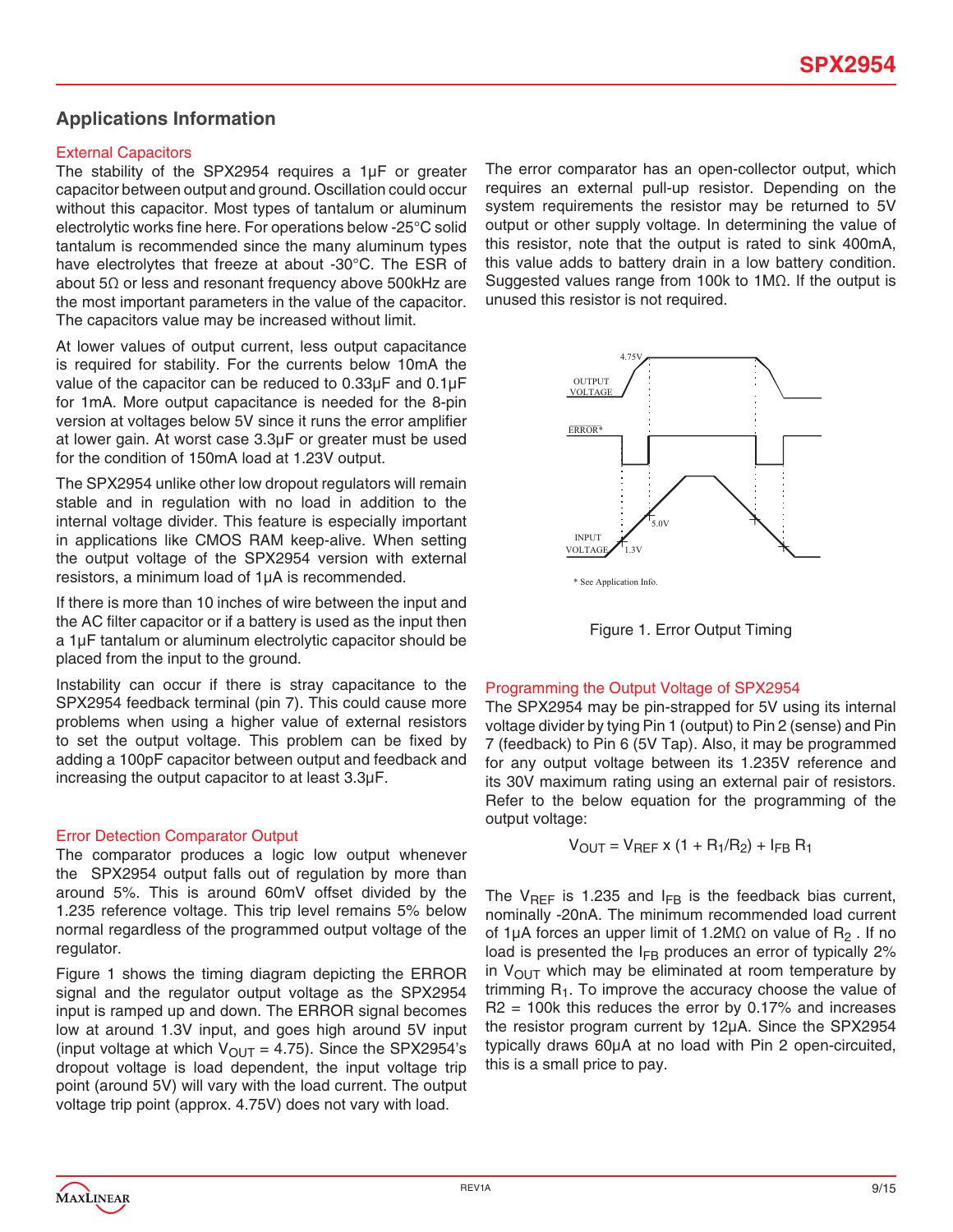#### Reducing Output Noise

It may be an advantage to reduce the AC noise present at the output. One way is to reduce the regulator bandwidth by increasing the size of the output capacitor. This is the only way that noise can be reduced on the 3 lead SPX2954 but is relatively inefficient, as increasing the capacitor from 1µF to 220µF only decreases the noise from 430µV to 160µVRMS for a 100kHz bandwidth at 5V output. Noise can be reduced fourfold by using a bypass capacitor across  $R_1$ , since it reduces the high frequency gain from 4 to unity. Pick

 $C_{BYPASS} \approx (1/2\pi R_1 \times 200 Hz)$ 

or choose 0.01µF. When doing this, the output capacitor must be increased to 3.3µF to maintain stability. These changes reduce the output noise from 430µV to 100µVRMS for a 100kHz bandwidth at 5V output. With the bypass capacitor added, noise no longer scales with output voltage so that improvements are more dramatic at higher output voltages.



Figure 3. Wide Input Voltage Range, Current Limiter



Figure 2. Latch Off when Error Flag Occurs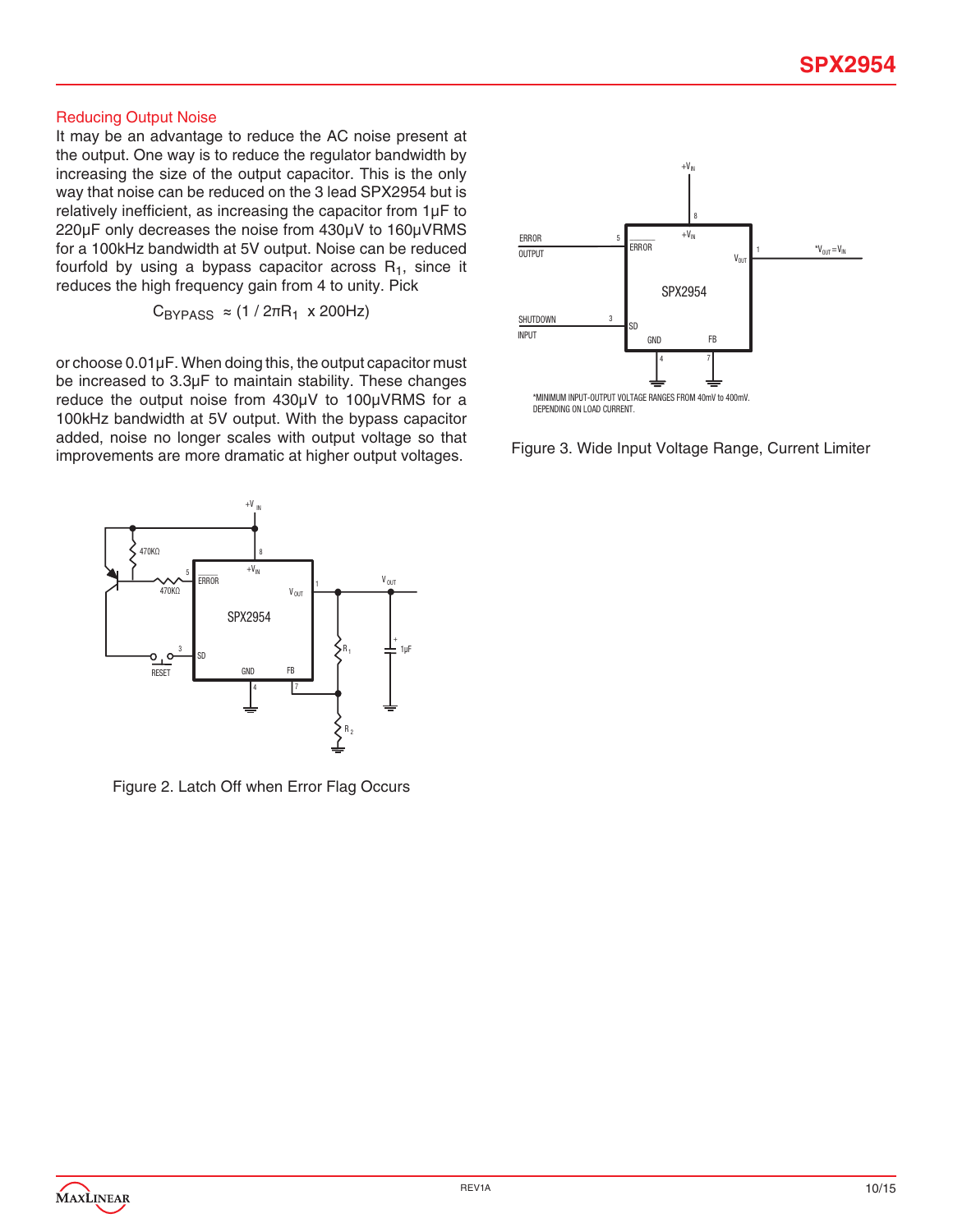**Applications Information (continued)**



Figure 4. Low Battery Disconnect





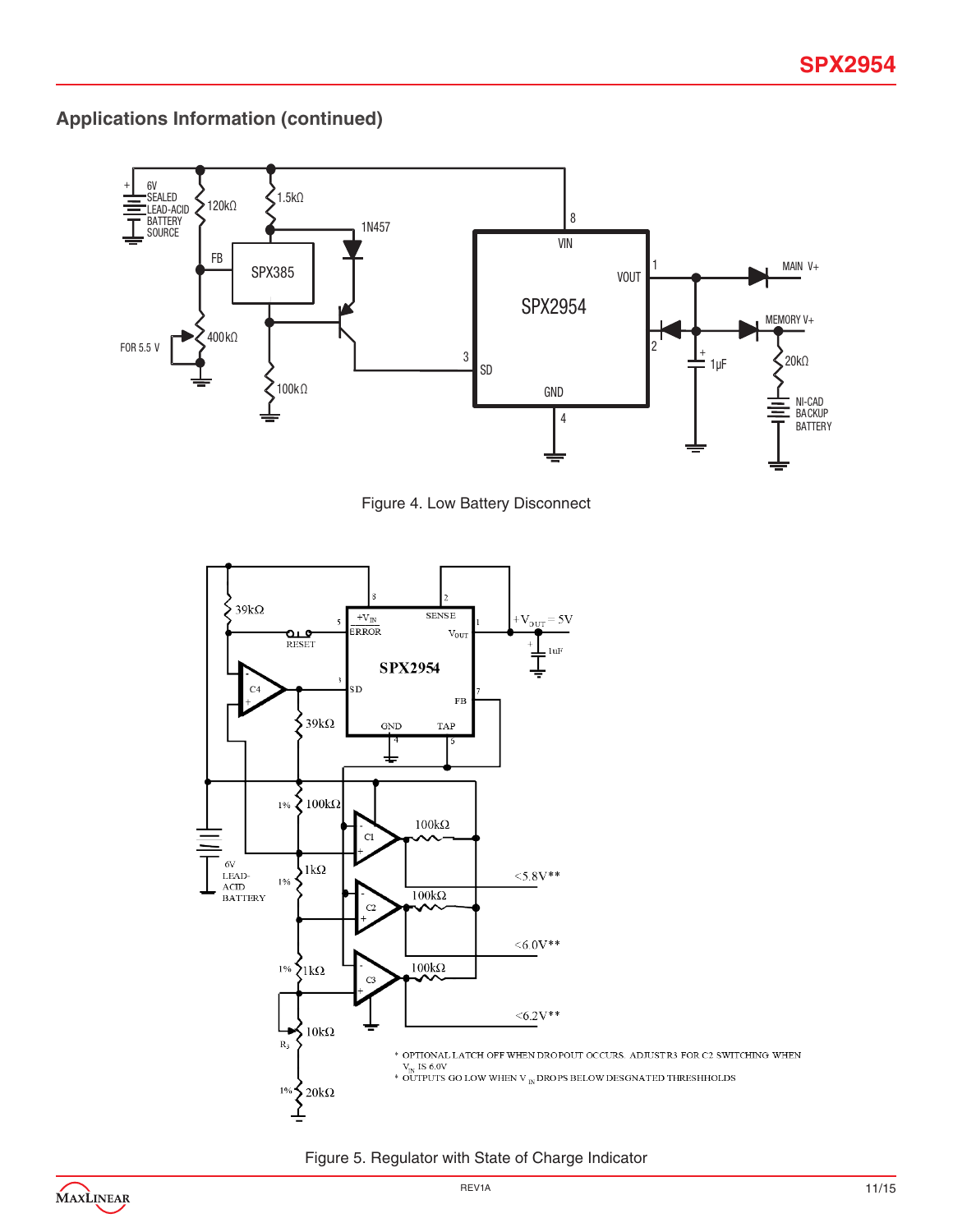**Applications Information (continued)**



Figure 6. System Over Temperature Protection



Figure 7. Open Circuit Detector for 4mA to 20mA Current Loop

Figure 8. 300mA Regulator with 0.75V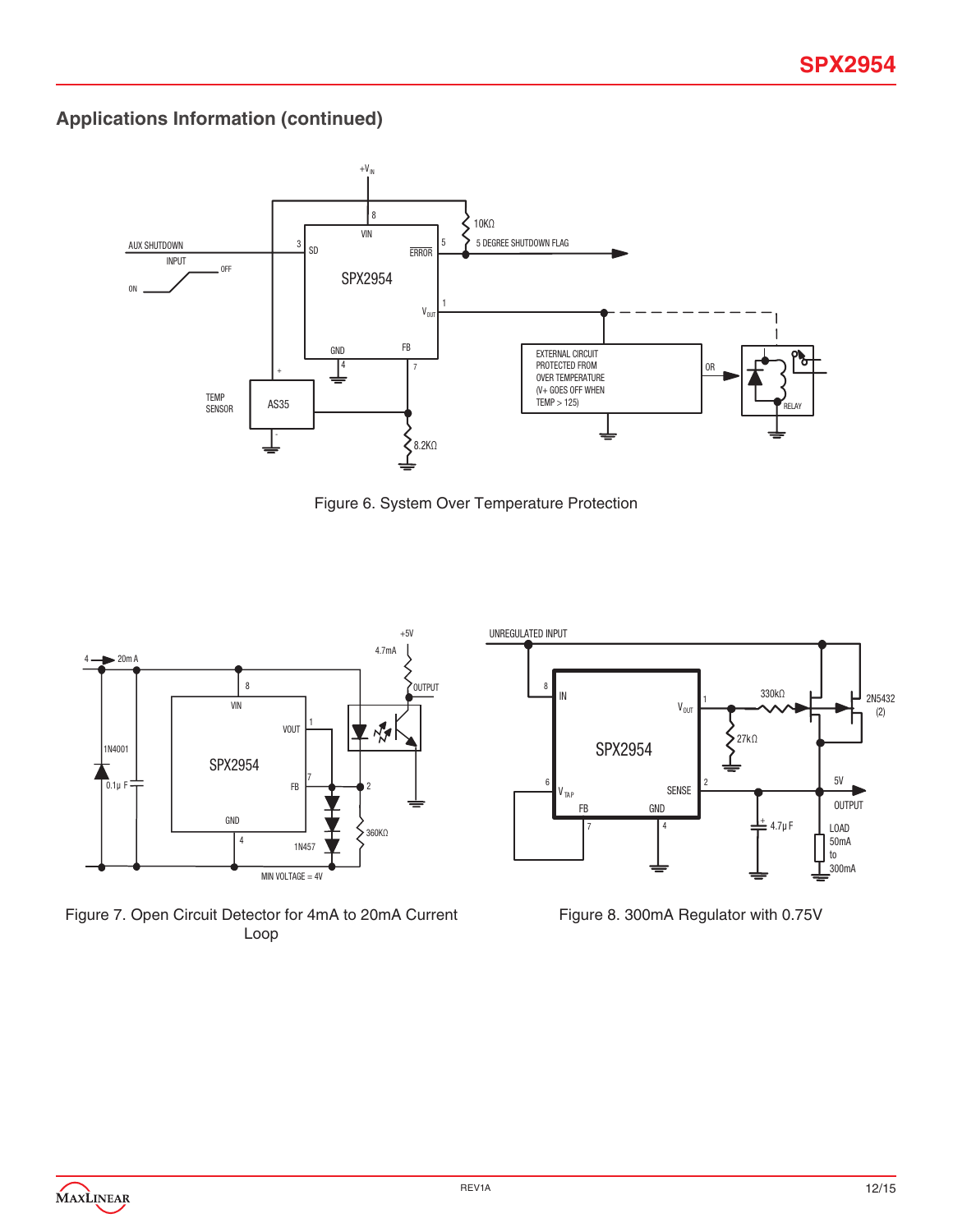## **Package Description**

SOT-223-3



### **TERMINAL DETAILS RECOMMENDED LAND PATTERN**

Drawing No. : POD-00000098

Revision: B

MAXLINEAR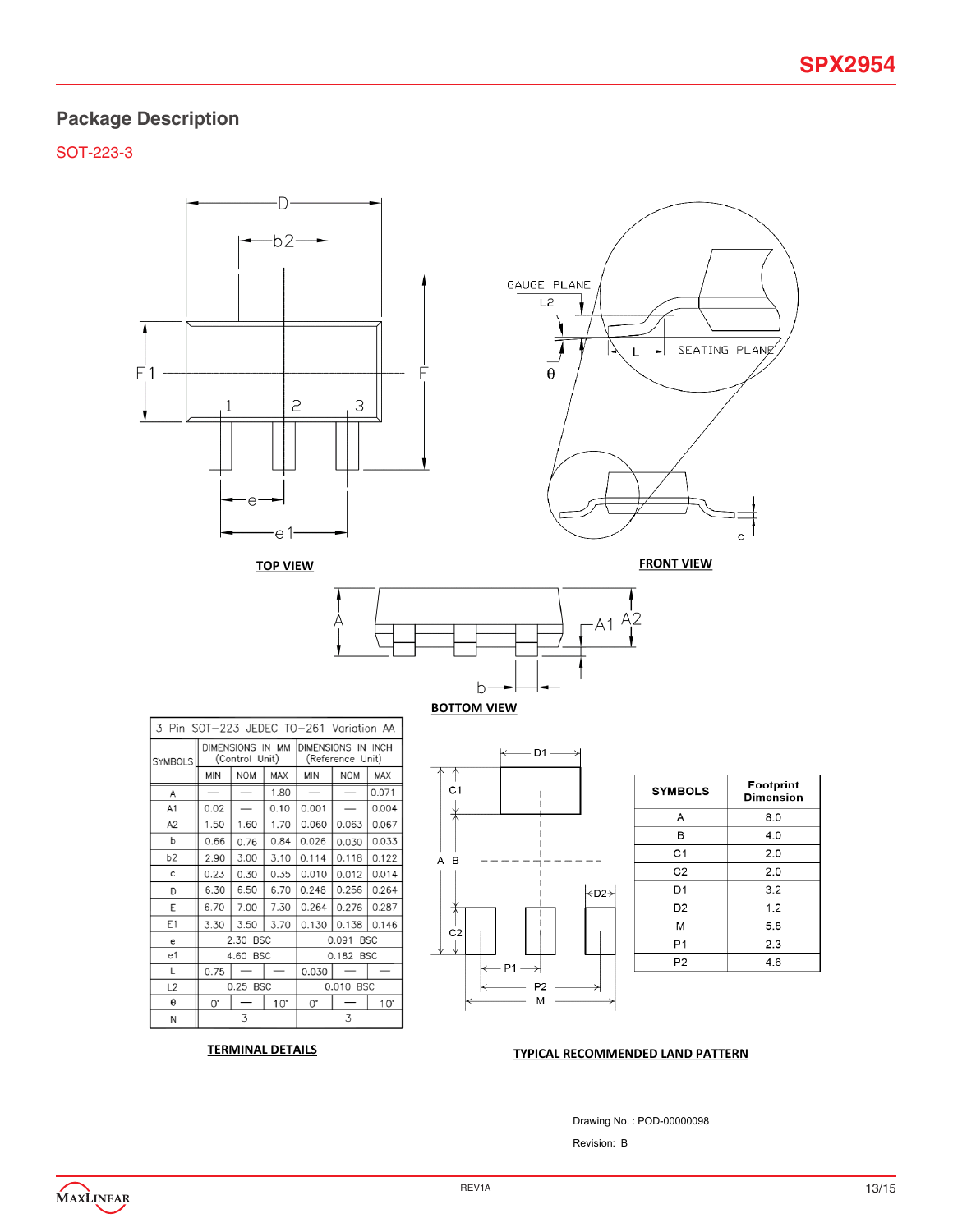# **Package Description (Continued)**

SOIC-8

Top View





Side View



| PACKAGE OUTLINE NSOIC .150" BODY |                                                                        |            |             |                  |            |             |  |
|----------------------------------|------------------------------------------------------------------------|------------|-------------|------------------|------------|-------------|--|
| JEDEC MS-012 VARIATION AA        |                                                                        |            |             |                  |            |             |  |
|                                  | COMMON DIMENSIONS IN INCH<br>COMMON DIMENSIONS IN MM<br>(Control Unit) |            |             |                  |            |             |  |
| <b>SYMBOLS</b>                   |                                                                        |            |             | (Reference Unit) |            |             |  |
|                                  | <b>MIN</b>                                                             | <b>NOM</b> | MAX         | MIN              | <b>NOM</b> | MAX         |  |
| Α                                | 1.35                                                                   | -          | 1.75        | 0.053            | -          | 0.069       |  |
| A1                               | 0.10                                                                   |            | 0.25        | 0.004            |            | 0.010       |  |
| A <sub>2</sub>                   | 1.25                                                                   |            | 1.65        | 0.049            |            | 0.065       |  |
| b                                | 0.31                                                                   |            | 0.51        | 0.012            |            | 0.020       |  |
| Ċ                                | 0.17                                                                   |            | 0.25        | 0.007            |            | 0.010       |  |
| E                                | <b>BSC</b><br>0.236 BSC<br>6.00                                        |            |             |                  |            |             |  |
| E1                               | 3.90<br><b>BSC</b>                                                     |            |             | 0.154 BSC        |            |             |  |
| e                                |                                                                        | 1.27 BSC   |             | 0.050 BSC        |            |             |  |
| h                                | 0.25                                                                   |            | 0.50        | 0.010            |            | 0.020       |  |
| Ĺ                                | 0.40                                                                   |            | 1.27        | 0.016            |            | 0.050       |  |
| L1                               |                                                                        | 1.04 REF   |             |                  | 0.041 REF  |             |  |
| L2                               |                                                                        | 0.25 BSC   |             | 0.010 BSC        |            |             |  |
| R                                | 0.07                                                                   |            |             | 0.003            |            |             |  |
| R <sub>1</sub>                   | 0.07                                                                   |            |             | 0.003            |            |             |  |
| q                                | 0.                                                                     |            | $8^{\circ}$ | U.               |            | $8^{\circ}$ |  |
| d                                | 5*                                                                     |            | $15^\circ$  | 5.               |            | 15"         |  |
| 92                               | 0.                                                                     |            |             | Ü.               |            |             |  |
| D                                | 0.193<br><b>BSC</b><br><b>BSC</b><br>4.90                              |            |             |                  |            |             |  |
| N                                | 8                                                                      |            |             |                  |            |             |  |

Drawing No: POD-00000108 Revision: A